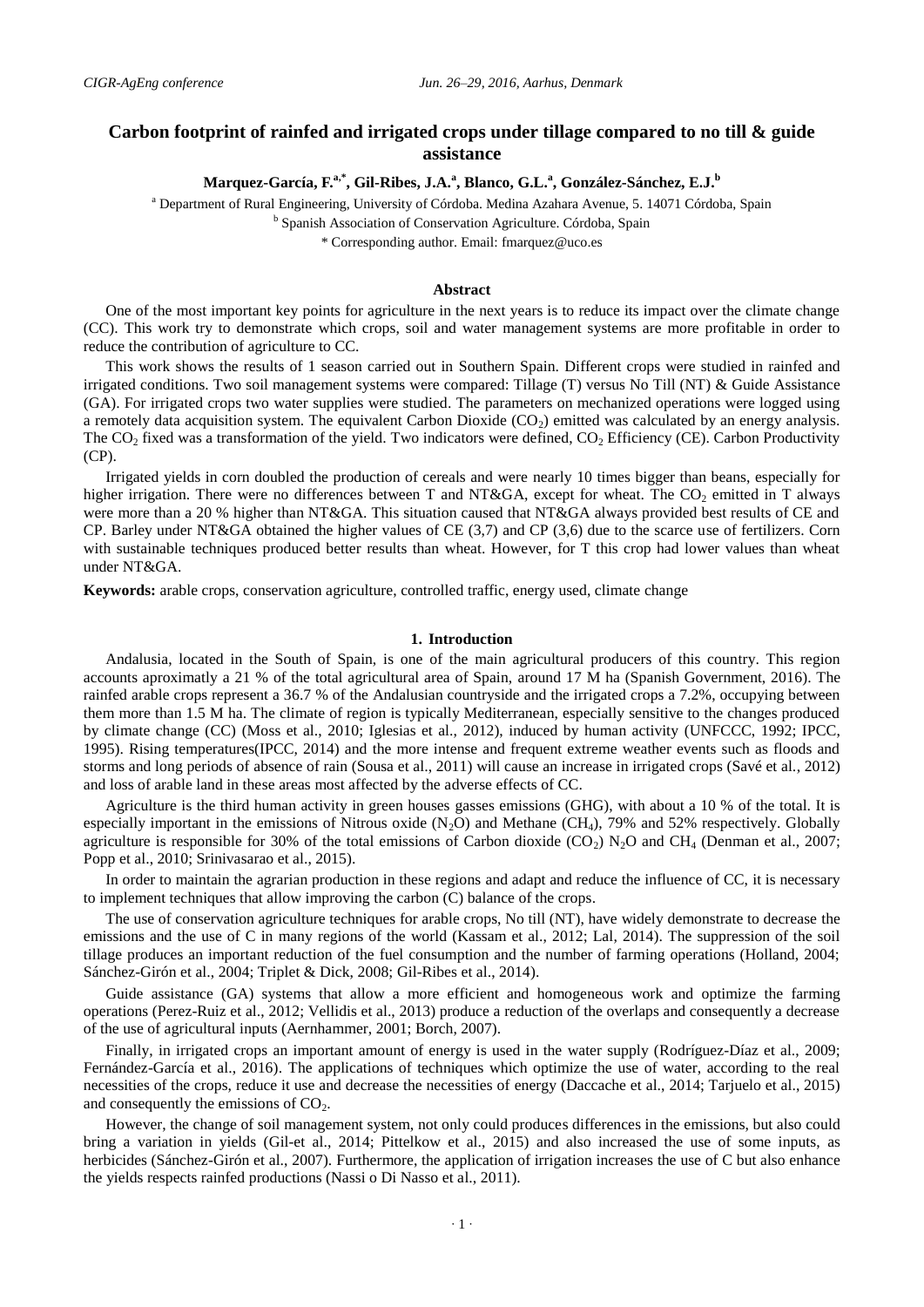So the objectives of this work were:

- 1) Study the yield variation of arable crops managed with NT and tillage (T) in rainfed and irrigated conditions.
- 2) Study the savings that NT & GA could bring respect to T, referencing to the C emissions.
- 3) Study the C balance of different crops under rainfed and irrigated conditions in order to optimize the C use.

## **2. Materials and Methods**

### **2.1. Experimental Fields**

This work belongs to a European project, Life + Climagri, and it shows the results of one season carried out in on representative farm of the Andalusian countryside: Experimental Farm of Rabanales, Cordoba (Field 1), 37º 55' 50'' N 4º 43' 07'' W; located closed to the University Campus, figure 1.



Figure 1. Location of the experimental field.

The Mediterranean region, where the study area is located, corresponds to a xeric moisture regime, according to the standards established by the Soil Taxonomy (USDA, 1998). The temperature regime is termic, and the climate has two opposite periods: one cold and wet during the fall and winter, and another warm and dry during spring and summer. During the last one the crops suffer an important water deficit. Furthermore, the precipitations are quite variable throughout the year and between them.

In the experimental farm 40 hectares of rainfed and irrigated arable crops were cultivated under two soil management systems (T and NT supported by GA). Trials, in each management system, had a typical crop rotation of the Andalusian countryside for rainfed conditions: cereal, sunflower and legume, and maize and cotton for irrigated. However this first season just winter wheat, beans, maize and barley were sown. Agronomically, farms were conducted according to the landowners' guidelines.

In the irrigated conditions, two water supplies were studied: the normal one used by the farmers, 750 mm  $ha^{-1}$ , and another that optimized the use of water by applying the real necessities of water of the crops, according to its vegetative state and the weather conditions  $(550 \text{ mm ha}^{-1})$ .

### **2.2. Instrumentation used and field work**

The field tasks were remotely logged by monitored the tractor: John Deere 6420 (82.5 kW). The instrumentation installed in the tractor is described in figure 2.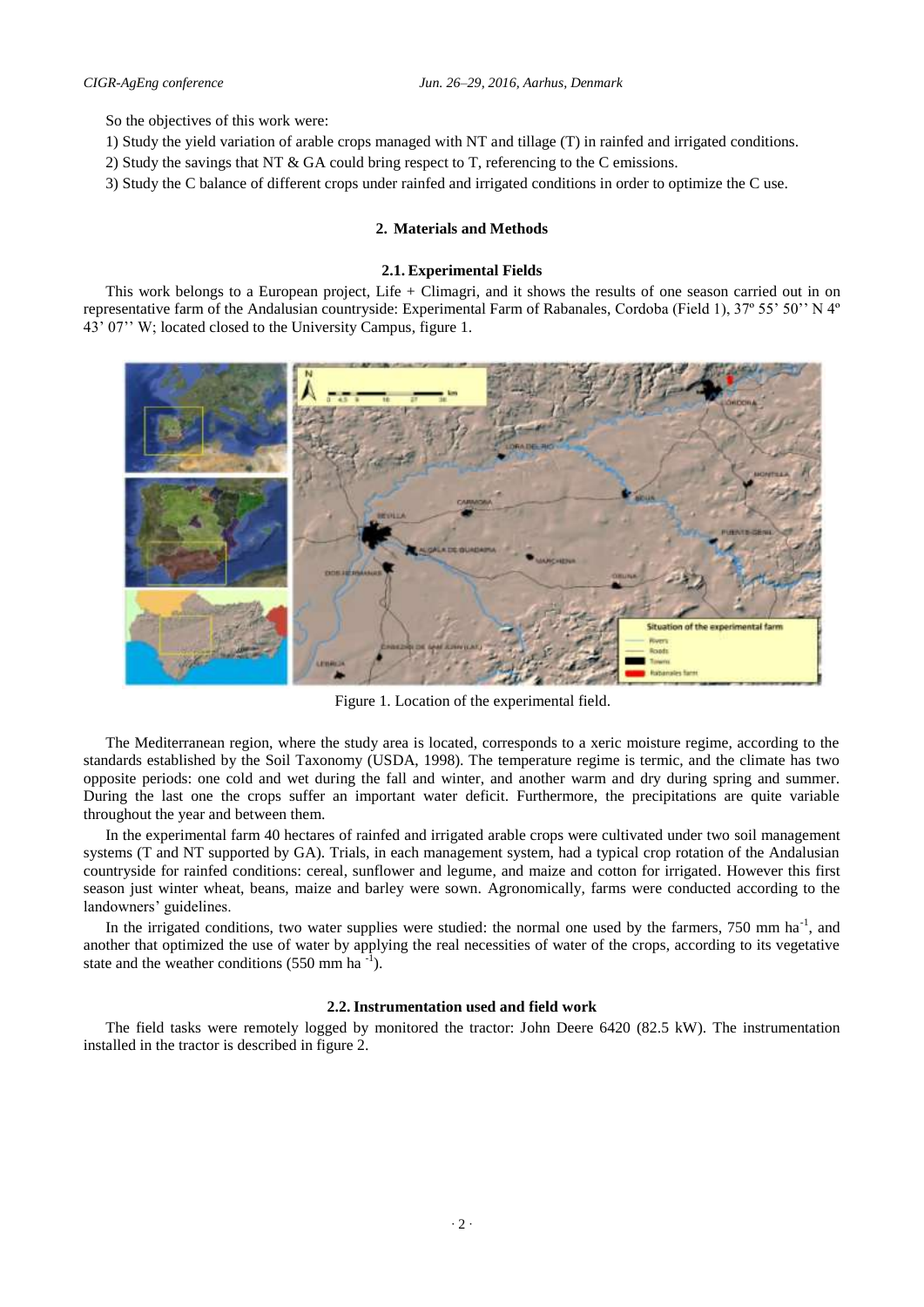

Figure 2. Scheme of the instrumentation installed in the tractor.

Each sensor installed in the tractor (A, B, C) allowed studying different parameters of the field tasks carried out to the crops. The potentiometer (A) model JX-PA-30-N14-21S, Unimeasure (Corvallis, USA), was used to detect the position of the tractor rear hitch, which indicated if the tractor was working in the field or was making a turn or in transport. The GPS, model GM-48 UB, Sanav (Taipei, Taiwan), was applied to the calculation of the time duration of a task; surface worked; average speed; theoretical work capacity; real work capacity; overlap. Finally, the flow meter (C), model AIC-4008 Veritas, AIC SYSTEMS AG (Allschwil, Switzerland), was used to measure the fuel consumption of each field task.

Complementary, the tractor had installed a guide assistance system, AgGPS EZ-Guide 500, Trimble [\(Sunnyvale,](https://www.google.es/search?biw=1047&bih=504&q=sunnyvale&stick=H4sIAAAAAAAAAGOovnz8BQMDgwsHnxCXfq6-gVG8ZUZSiRIHiF1klpampZWdbKWfX5SemJdZlViSmZ-HwrHKSE1MKSxNLCpJLSqO2b3i0Rb5lJIX621n78zNE1_1NmMpAF31QeJhAAAA&sa=X&sqi=2&ved=0CI8BEJsTKAEwEGoVChMIm4X4pvXDxwIVpBTbCh01NQiH) [CA,](https://www.google.es/search?biw=1047&bih=504&q=california&stick=H4sIAAAAAAAAAGOovnz8BQMDgwsHnxCXfq6-gVG8ZUZSiRIHiG2YZ16opZWdbKWfX5SemJdZlViSmZ-HwrHKSE1MKSxNLCpJLSqOqigRX250SvWZn1RPT66Otf6U1wYAapXBn2EAAAA&sa=X&sqi=2&ved=0CJABEJsTKAIwEGoVChMIm4X4pvXDxwIVpBTbCh01NQiH) [USA\)](https://www.google.es/search?biw=1047&bih=504&q=estados+unidos&stick=H4sIAAAAAAAAAGOovnz8BQMDgysHnxCXfq6-gVG8ZUZSiRIniG2ZbF5uoKWVnWyln1-UnpiXWZVYkpmfh8KxykhNTCksTSwqSS0qnvdlr1bA-_U3Wb7KzmrPuRtw-4jhKgC8XyZ6YgAAAA&sa=X&sqi=2&ved=0CJEBEJsTKAMwEGoVChMIm4X4pvXDxwIVpBTbCh01NQiH), for spraying and fertilization, and an autopilot, EZ-Steer, Trimble [\(Sunnyvale,](https://www.google.es/search?biw=1047&bih=504&q=sunnyvale&stick=H4sIAAAAAAAAAGOovnz8BQMDgwsHnxCXfq6-gVG8ZUZSiRIHiF1klpampZWdbKWfX5SemJdZlViSmZ-HwrHKSE1MKSxNLCpJLSqO2b3i0Rb5lJIX621n78zNE1_1NmMpAF31QeJhAAAA&sa=X&sqi=2&ved=0CI8BEJsTKAEwEGoVChMIm4X4pvXDxwIVpBTbCh01NQiH) [CA,](https://www.google.es/search?biw=1047&bih=504&q=california&stick=H4sIAAAAAAAAAGOovnz8BQMDgwsHnxCXfq6-gVG8ZUZSiRIHiG2YZ16opZWdbKWfX5SemJdZlViSmZ-HwrHKSE1MKSxNLCpJLSqOqigRX250SvWZn1RPT66Otf6U1wYAapXBn2EAAAA&sa=X&sqi=2&ved=0CJABEJsTKAIwEGoVChMIm4X4pvXDxwIVpBTbCh01NQiH) [USA\)](https://www.google.es/search?biw=1047&bih=504&q=estados+unidos&stick=H4sIAAAAAAAAAGOovnz8BQMDgysHnxCXfq6-gVG8ZUZSiRIniG2ZbF5uoKWVnWyln1-UnpiXWZVYkpmfh8KxykhNTCksTSwqSS0qnvdlr1bA-_U3Wb7KzmrPuRtw-4jhKgC8XyZ6YgAAAA&sa=X&sqi=2&ved=0CJEBEJsTKAMwEGoVChMIm4X4pvXDxwIVpBTbCh01NQiH), for seeding.

As data acquisition system was used a data logger (Data Taker DT 85, (Thermo Fisher Scientific, Australia)), which allows to record and transmit 48 signs, both digital and analog. Storing up to five million data. The system was programmed to record the following information, every two seconds,:

- 1. Geographical coordinates
- 2. Heading
- 3. Speed
- 4. Instant fuel consumption
- 5. Position of the tractor rear hitch

Automatically, every day, a server installed on a PC remotely connects with the data acquisition system, transmitting the data to the PC via GPRS, though a modem, ETM9560-1, Mäternick (Bromma, Sweden).

The average yield was studied by mapping the crops production. The fields were divided with a Pocket PC with EZ Maps software Trimble [\(Sunnyvale,](https://www.google.es/search?biw=1047&bih=504&q=sunnyvale&stick=H4sIAAAAAAAAAGOovnz8BQMDgwsHnxCXfq6-gVG8ZUZSiRIHiF1klpampZWdbKWfX5SemJdZlViSmZ-HwrHKSE1MKSxNLCpJLSqO2b3i0Rb5lJIX621n78zNE1_1NmMpAF31QeJhAAAA&sa=X&sqi=2&ved=0CI8BEJsTKAEwEGoVChMIm4X4pvXDxwIVpBTbCh01NQiH) [CA,](https://www.google.es/search?biw=1047&bih=504&q=california&stick=H4sIAAAAAAAAAGOovnz8BQMDgwsHnxCXfq6-gVG8ZUZSiRIHiG2YZ16opZWdbKWfX5SemJdZlViSmZ-HwrHKSE1MKSxNLCpJLSqOqigRX250SvWZn1RPT66Otf6U1wYAapXBn2EAAAA&sa=X&sqi=2&ved=0CJABEJsTKAIwEGoVChMIm4X4pvXDxwIVpBTbCh01NQiH) [USA\)](https://www.google.es/search?biw=1047&bih=504&q=estados+unidos&stick=H4sIAAAAAAAAAGOovnz8BQMDgysHnxCXfq6-gVG8ZUZSiRIniG2ZbF5uoKWVnWyln1-UnpiXWZVYkpmfh8KxykhNTCksTSwqSS0qnvdlr1bA-_U3Wb7KzmrPuRtw-4jhKgC8XyZ6YgAAAA&sa=X&sqi=2&ved=0CJEBEJsTKAMwEGoVChMIm4X4pvXDxwIVpBTbCh01NQiH) in 10 plot of 0.5 ha. Samples of 1  $m<sup>2</sup>$  were taken in the middle of the plot, repeating two times this operation in each sample zone. The production of each experimental unit was obtained by performing a simple average of the 10 sampled points.

As a complement, the incidents occurred during the work and other aspects such as dose of inputs (seeds and agrochemicals) were noted or reported.

### **2.3. Office work**

From these data, using specific software "*Reporter Life*" developed in Basic language for this project, we studied each individual field task, determining the different indicators in the two systems analyzed. The program with the manually configuration of the implement width and the field surface, automatically calculated the following parameters: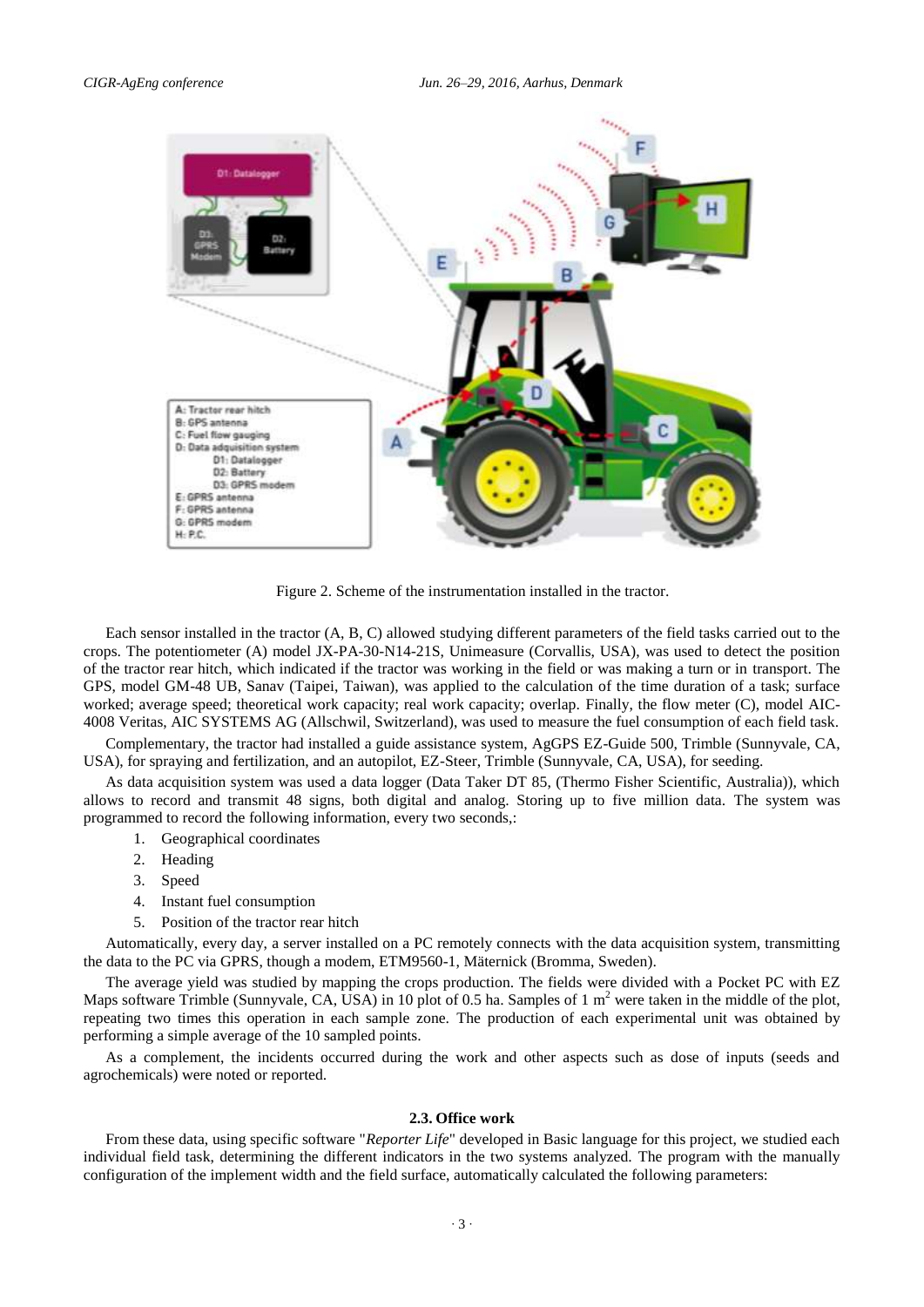- 1. Average speed
- 2. Average Fuel consumption
- 3. Theoretical work capacity
- 4. Real work capacity
- 5. Overlap
- 6.  $CO<sub>2</sub>$  emissions

The  $CO<sub>2</sub>$  emissions of each farming task was calculated by a previous energy analysis, transforming the energy used to equivalent CO<sub>2</sub> (CO<sub>2 equivalent)</sub> by multiplying by the factor (1 MJ=74 g CO<sub>2</sub> equivalent) described by Lal, 2004. The methodology used in the energy analysis was the proposed by the International Federation of Institutes for Advanced Studies (IFIAS). It associates the amount of non renewable energy to each of the factor of a process (Hernanz, 2005) (1). It defines two types of energy: direct-use energy; related to the consumption of fuel (2). This indicator was calculated multiplying the fuel consumption by 38.6 MJ  $1^T$ . This value is referred to the lower heating value of fuel (46.000 kJ kg<sup>-1</sup>) and its density ( $\delta = 0.84$  kg  $1^{-1}$ ). The other type is the indirect-use energy (3); related to manufacture and maintenance of mechanical equipment, seeds, fertilizers and agrochemicals.

Energy Consumed (MJ ha<sup>-1</sup>) = Direct-Used Energy (MJ ha<sup>-1</sup>) + Indirect-Use Energy (MJ ha<sup>-1</sup>) ) (1)

Direct- Used Energy (MJ ha<sup>-1</sup>) = Annual crop fuel consumption (l ha<sup>-1</sup>) \* 38.6 MJ 
$$
I^{-1}
$$
 (2)

Indirect-Use Energy (MJ ha<sup>-1</sup>) = Energy used (MJ ha<sup>-1</sup>) in: manufacture and maintenance of mechanical equipment + seeds + fertilizers

+ agrochemicals (3)

After the transformation of energy into  $CO_2$  equivalent, two main indicators can be developed:  $CO_2$  Efficiency (CE). Defined as the ratio between the  $CO_2$  equivalent contained in the final product ( $CO_2$  Produced) by the required to cultivate it (CO<sub>2</sub> Consumed) (4). Carbon Productivity (CP). Defined as the amount of product produced (kg ha<sup>-1</sup>) per unit of CO<sub>2</sub> supplied (kg ha<sup>-1</sup>) (5).

$$
CE = \frac{co2 \text{ produced } (Kg \text{ ha}^{-1})}{co2 \text{ consumed } (kg \text{ ha}^{-1})}
$$
(4)  

$$
CP = \frac{Yield (kg \text{ ha}^{-1})}{co2 \text{ consumed } (M) \text{ ha}^{-1}}
$$
(5)

#### **2.4. Statistical analysis**

The statistical analysis of the data was developed with the software Statistix 8.0, Tallahassee, USA. The Tukey test was used to make the comparisons of means using a significance value (p)  $\leq 0.05$ .

#### **3. Results and Discussion**

In the first season of study, there were no differences between the yields of NT and T, except for wheat, crop that produced more than 800 kg ha<sup>-1</sup> under sustainable techniques. Barley just was seeded with NT, which is the reason of no data are shown for T. Irrigation crops (maize) doubled the production of cereals and were nearly 10 times bigger than beans, especially for higher irrigation.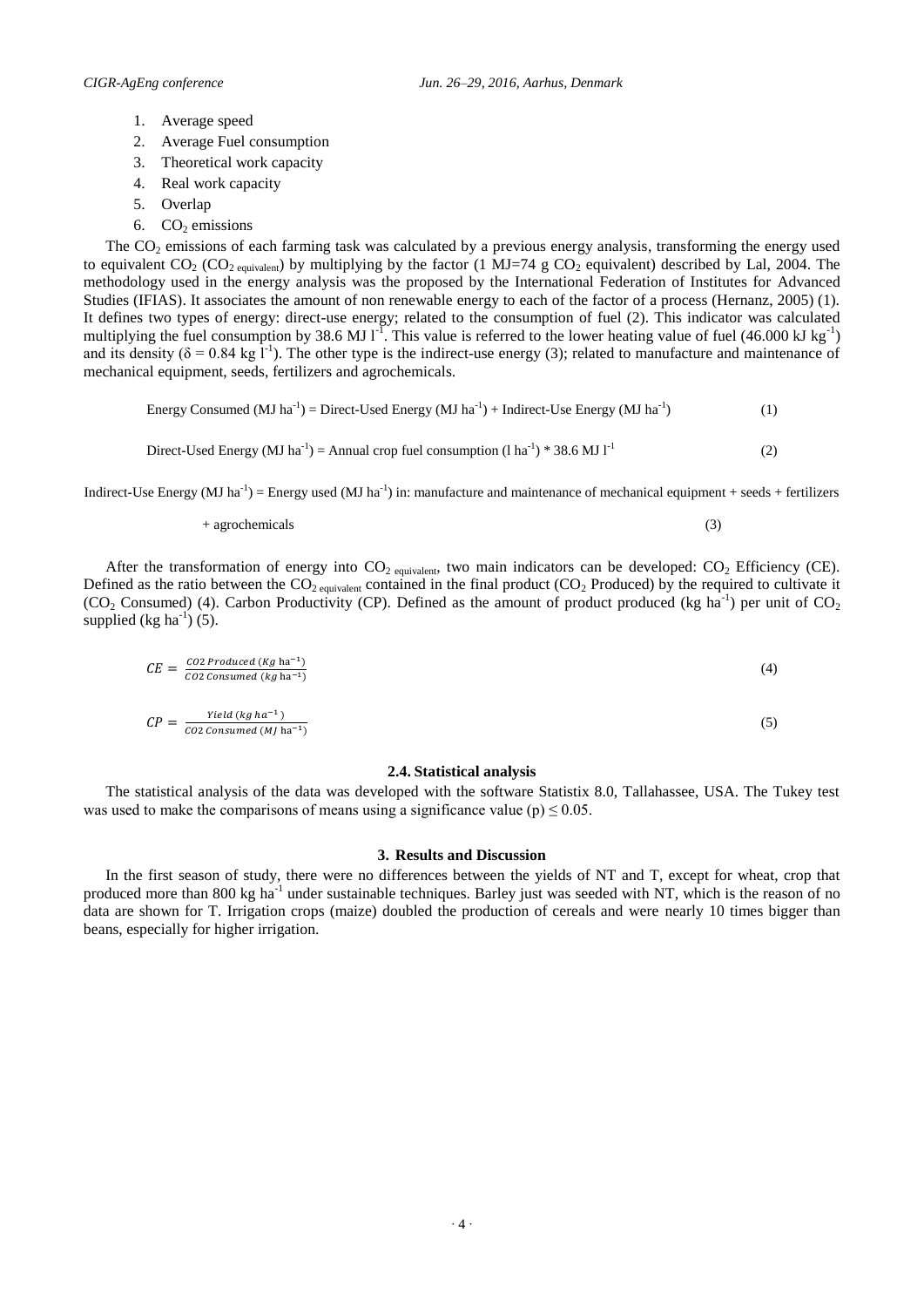

Figure 3. Average yield for the different crops and management studied. Different letters show statistical differences for Tukey Test p≤0.05.

NT & GA reduced for all the crops the  $CO_{2}$  equivalent emissions respect T. The lower reduction was obtained for wheat (16.5%, 237.7 kg  $CO_2$  equivalent ha<sup>-1</sup>). The next crop was maize with high irrigation and subsequently maize low irrigation (19.9 %, 599.1 kg  $CO_2$  equivalent ha<sup>-1</sup>; 21.5%, 599.0 kg  $CO_2$  equivalent ha<sup>-1</sup> respectively). The higher reduction was measured in legume (29.5%, 154 kg  $CO_2$  equivalent ha<sup>-1</sup>). These values were higher to those obtained by Moreno et al. (2011) in similar conditions. In legumes the emissions were low because they used few fertilizers, been NT the main technique to save  $CO<sub>2</sub>$  emissions. In the crops with a high used of fertilizer (wheat and maize) most of the reduction were brought by GA, as described Antle and Olge (2012) and Antille et al. (2015). Finally the used of water it was not as important as fertilization (Daccache et al., 2014).

|                             | $CO2$ <sub>equivalent</sub> Emissions (Kg ha <sup>-1</sup> ) |       |             |       |               |             |                          |         |
|-----------------------------|--------------------------------------------------------------|-------|-------------|-------|---------------|-------------|--------------------------|---------|
|                             | <b>SMS</b>                                                   | Fuel  | Maintenance | Seeds | Agrochemicals | Fertilizers | Irrigation               | Total   |
| Wheat                       | NT & GA                                                      | 72.3  | 22.4        | 196.7 | 68.1          | 845.3       | -                        | 1,204.8 |
|                             | T                                                            | 126.8 | 39.3        | 204.6 | 42.4          | 1,029.4     | $\overline{a}$           | 1,442.5 |
| <b>Beans</b>                | NT $&$ GA                                                    | 67.1  | 20.8        | 140.4 | 113.4         | 26.2        | $\overline{\phantom{a}}$ | 368.0   |
|                             | T                                                            | 157.1 | 48.7        | 148.6 | 87.0          | 80.6        |                          | 522.0   |
| <b>Barley</b>               | NT & GA                                                      | 72.3  | 22.4        | 141.1 | 92.8          | 453.0       | $\overline{\phantom{a}}$ | 781.5   |
| <b>Maiz Low Irrigation</b>  | NT $&$ GA                                                    | 69.1  | 21.4        | 31.2  | 37.4          | 1,426.8     | 602.4                    | 2,188.3 |
|                             | T                                                            | 198.0 | 61.4        | 32.1  | 39.2          | 1.854.4     | 602.4                    | 2,787.3 |
| <b>Maiz High Irrigation</b> | NT $&$ GA                                                    | 69.1  | 21.4        | 31.2  | 37.4          | 1.426.8     | 821.4                    | 2.407.3 |
|                             | T                                                            | 198.0 | 61.4        | 32.1  | 39.2          | 1.854.4     | 821.4                    | 3.006.4 |

Table 1.  $CO<sub>2</sub>$  equivalent emissions for the different crops and management studied.

The  $CO_2$  efficiency and  $CO_2$  productivity were always significantly higher for NT & GA respect to T, similar to the data obtained by Hernanz et al. (1995); Sartori et al. (2005) and Moreno et al. (2011), comparing NT and T in Mediterranean conditions.

Legumes showed the lower values of efficiency and productivity, despite being the crops with higher percentage of reduction, because their very low yield. The higher values were obtained in barley with sustainable systems; however, no data were obtained for T. The irrigated crops showed similar results for both indicators. The efficiency was higher respect to wheat; however this crop presented a higher productivity with NT & GA.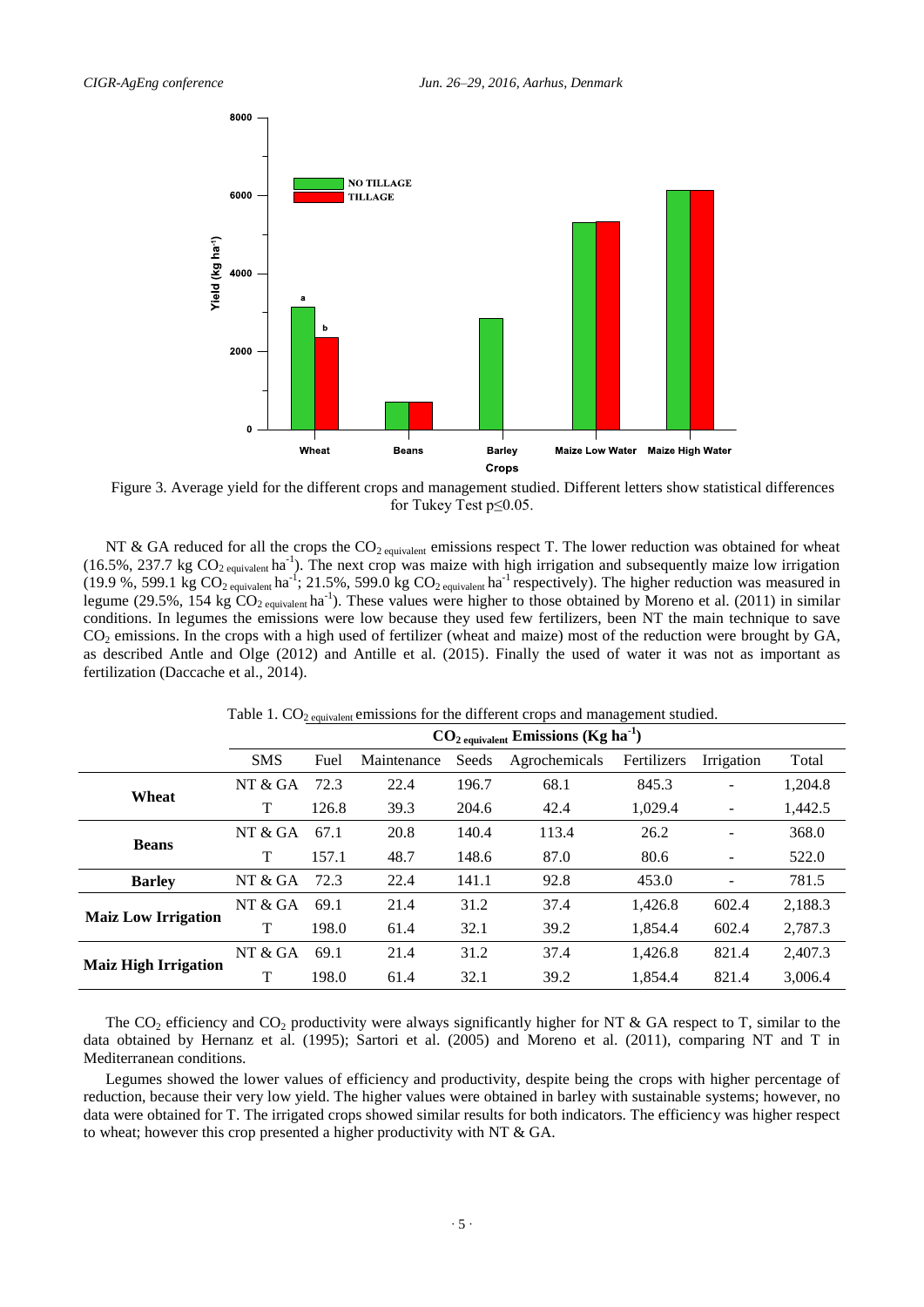

Figure 4.  $CO<sub>2</sub>$  efficiency for the different crops and management studied. Different letters show statistical differences for Tukey Test p≤0.05.



Figure 5.  $CO<sub>2</sub>$  productivity for the different crops and management studied. Different letters show statistical differences for Tukey Test p≤0.05.

### **4. Conclusions**

The application of sustainable techniques as NT and GA have shown to be able to statically reduce the emissions of CO<sub>2</sub> equivalent to the atmosphere and improve its efficiency and productivity with different crops managed in rainfed and irrigated conditions. However, existed important differences between the results of the different crops and managements. For low used of fertilizers, no tillage brought the biggest reduction of emissions. In contrast, for high used of fertilizers, GA was more important. Most of the emissions came from the fertilization of the crops (more than 60%), not been the used of water as important as fertilizers. Despite these good results, it is necessary to have more years and crops studied, in order to obtained more robust results, especially important in the Mediterranean climate conditions, which are especially variable.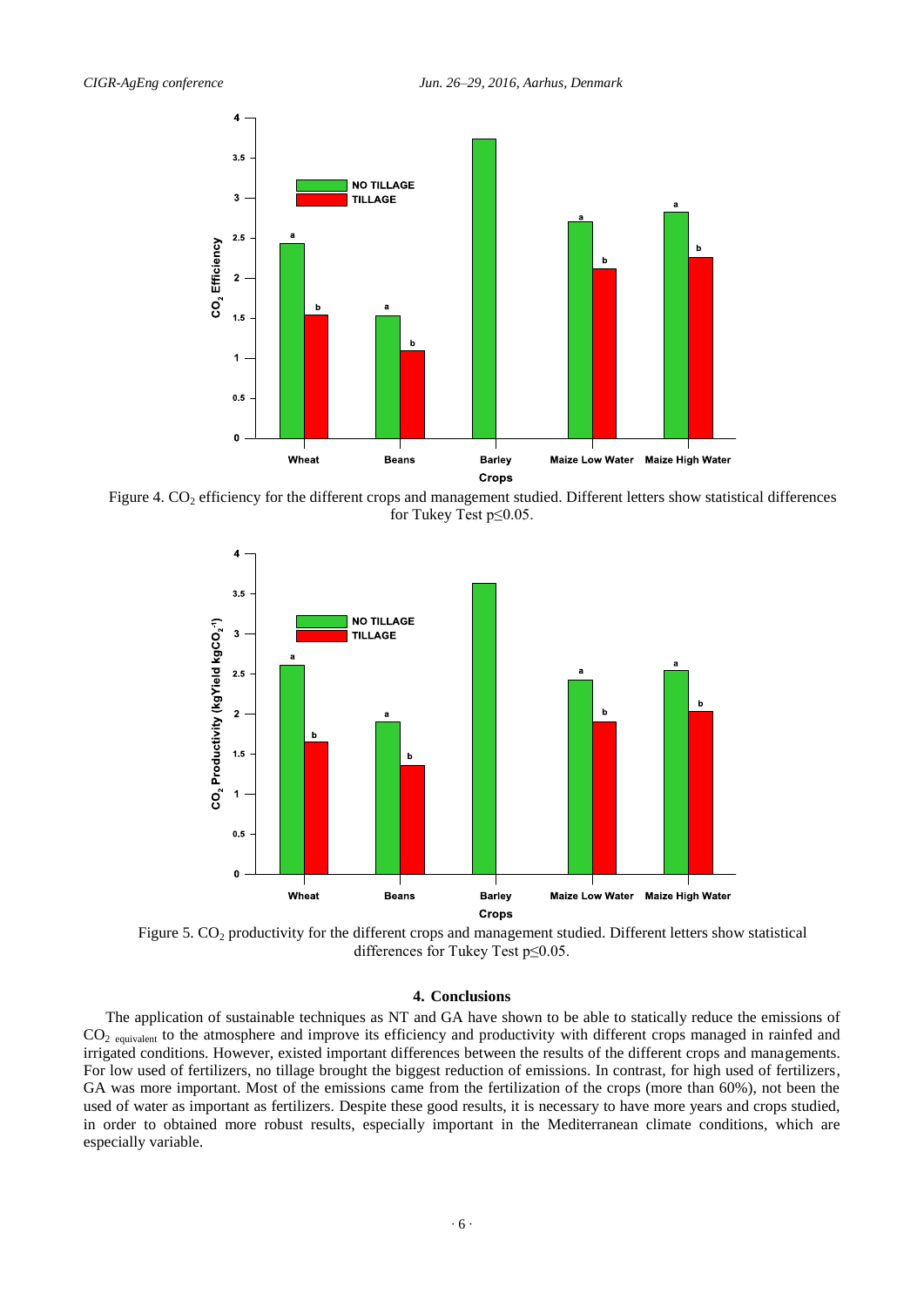### **Acknowledgements**

The authors would like to thank the European Commission's LIFE (Financial Instrument for the Environment) for cofinancing the LIFE + Climagri project, Best Agricultural practices for Climate Change, LIFE13ENV/ES/000541.

#### **References**

Antle, J.M., S.M. Ogle, 2012. Influence of soil C, N<sub>2</sub>O and fuel use on GHG mitigation with no-till adoption. Climatic Change. 111, 609-625.

Antille, D.L., W.C.T. Chamen, J.N. Tullberg, R. Lal, 2015. The potential of controlled traffic farming to mitigate greenhose gas emissions and enhance carbon sequestration in arable land: A critical review. Transactions of the ASABE. 58, 707-731.

Auernhammer, H., 2001. Precision farming-the environmental challenge. Computers & Electronics in Agriculture. 30, 31-43.

Borch, K., 2007. Emerging technologies in favour of sustainable agriculture. Futures. 39, 1045-1066.

Daccache, A., J.S. Ciurana, J.A. Rodríguez Díaz, J.W. Knox, 2014. Water and energy footprint of irrigated agriculture in the Mediterranean region. Environmental Research Letters. 9, 1-12.

Denman, K.L., G., Brasseur, A. Chidthaisong, P. Ciais, P.M. Cox, R.E. Dickinson, D. Hauglustaine, C. Heinze, E. Holland, D. Jacob, U. Lohmann, S. Ramachandran, P.L. Da Silva Dias, S.C. Wofsy, and X. Zhang, 2007. Couplings between changes in the climate system and biogeochemistry. In: Climate Change 2007: The Physical Science Basis. Contribution of Working Group I to the Fourth Assessment Report of the Intergovernmental Panel on Climate Change [Solomon, S., D. Qin, M. Manning, Z. Chen, M. Marquis, K.B. Averyt, M. Tignor, H.L. Miller, eds.]. Cambridge University Press, Cambridge, UK and New York, USA.

Fernández-Díaz, I., P. Montesinos, E. Camacho, J.A. Rodríguez-Díaz, 2016. Energy cost optimization in pressurized irrigation networks. Irrigation Science. 34, 1-13.

Gil-Ribes, J.A., F. Márquez-García, G.L. Blanco-Roldán, and J. Agüera-Vega, 2014. Reduction of the operational times and crop costs by applying No Till and Guide Assistance in rainfed arable crops in Southern Spain. In *Proceedings of International Conference of Agricultural Engineering*. Zurich, Switzerland. 06-10.07.2014 – www.eurageng.eu

Hernanz, J.L., V.S. Girón, C. Ceriesola, 1995. Long-term energy use and economic evaluation of three tillage systems for cereal and legume production in central Spain. Soil & Tillage Research. 35, 183-198.

Hernanz, J.L., 2005. Conservation Agriculture. A review in the energetic profilabity. In *International Congress on Conservation Agriculture*. Madrid, Spain. Asoc. Esp. Agric. Con. Eds. 173-182.

Holland, J.A., 2004. The environmental consequences of adopting conservation tillage in Europe: review the evidence. Agriculture Ecosystems & Environment. 103, 1-25.

Iglesias, A., L. Garrote, A. Diz, J. Schlickenrieder, and M. Moneo, 2012. Water and people: assessing policy priorities for climate change adaptation in the Mediterranean. In: Regional Assessment of Climate Change in the Mediterranean [Navarra, A. and Tubiana, L. eds.]. Springer, Dordrecht, Netherlands, pp. 201- 233.

Intergovernmental Panel on Climate Change (IPCC). 1995. Contribution of Working Groups I, II and III to the third assessment report of the intergovernmental panel on climate change. In: Core writing team eds. Cambridge, UK and New York, USA. 73 pp.

IPCC. 2014. Climate Change 2014: Synthesis Report. Contribution of Working Groups I, II and III to the Fifth Assessment Report of the Intergovernmental Panel on Climate Change. In: Core Writing Team, R.K. Pachauri, and L.A. Meyer, eds. Geneva, Switzerland. 151 pp.

Kassam, A., T. Friedrich, R. Derpsch, R. Lahmar, R. Mrabet, G. Basch, E.J. González-Sánchez, R. Serraj, 2012. Conservation agriculture in the dry Mediterranean climate. Field Crops Research. 132, 7-17.

Lal, R., 2004. Soil Carbon sequestration impacts on global climate change and food security. Science. 304, 1623- 1627.

Lal, R., 2014. Societal value of soil carbon. Journal of Soil and Water Conservation. 69, 186-192.

Moreno, M.M., C. Lacasta, R. Meco, C. Moreno, 2011. Rainfed crop Energy balance of different farming systems and crop rotations in a semi-arid environment: Results of a long-term trial. Soil & Tillage Research. 114, 18-27.

Moss, R., J.A. Edmonds, K.A. Hibbard, M.R. Manning, S.K. Rose, D.P. van Vuuren, T.R. Carter, S. Emori, M. Kainuma, T. Kram, G.A. Meehl, J.F.B. Mitchell, N. Nakicenovic, K. Riahi, S.J. Smith, R.J. Stouffer, A.M. Thomson, J.P. Weyant, T.J. Wilbanks, 2010. The next generation of scenarios for climate change research and assessment. Nature. 463, 747–756.

Nassi o Di Nasso, N., S. Bosco, C. Di Bene, A. Coli, M. Mazzoncina, and E. Bonari, 2011. Energy efficiency in longterm Mediterranean cropping systems with differen management intensities. Energy. 36, 1924-1930.

Pérez-Ruiz, M., D.C. Slaughter, C. Gliever, S.K. Upadhyaya, 2012. Tractor-based Real-time Kinetic-Global Positioning System (RTK-GPS) guidance system for geospatial mapping of row crop transplant. Biosystems Engineering. 111, 64-71.